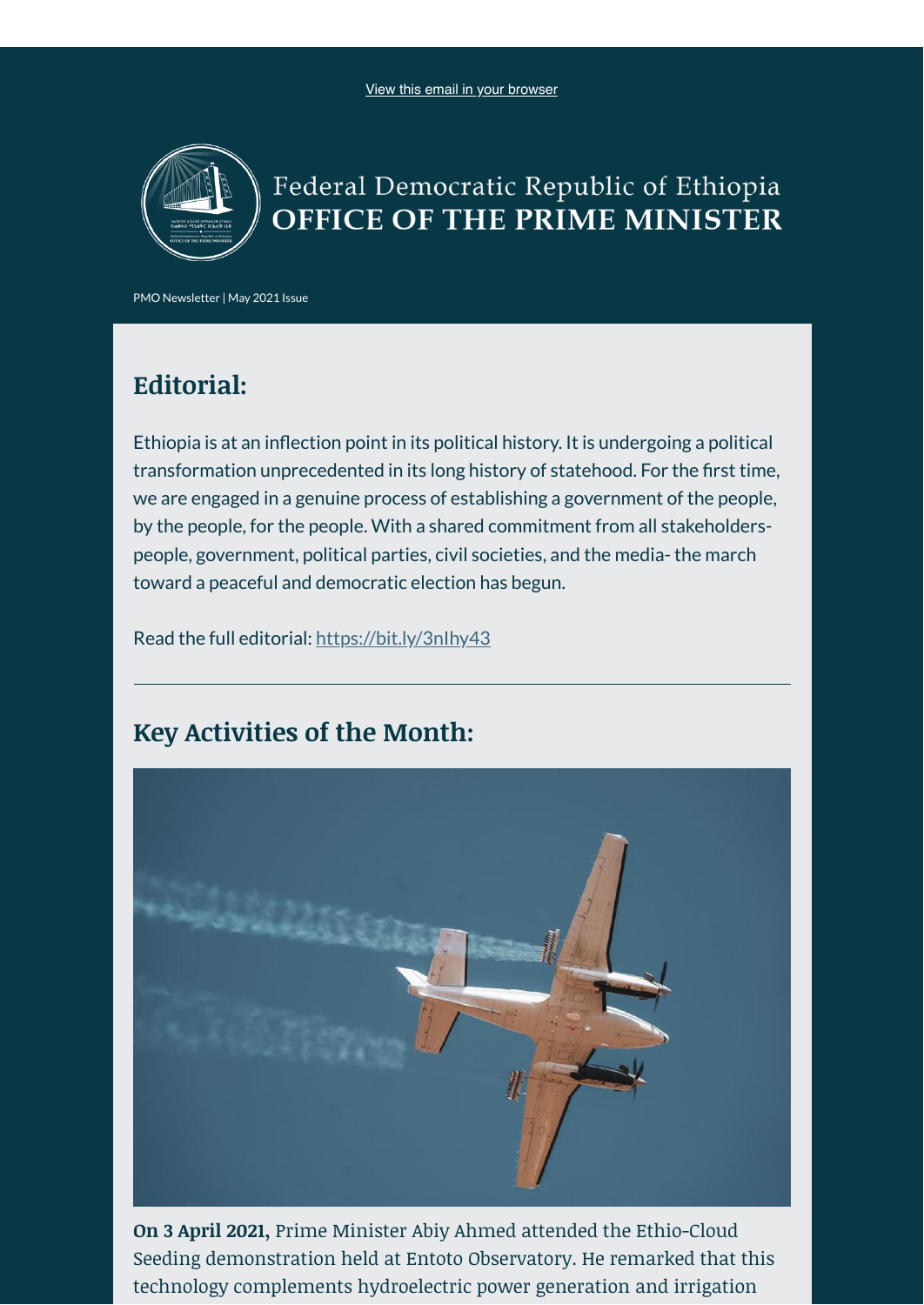efforts. Prime Minister Abiy also emphasized that employing nature to benefit humankind is not a matter of contending with the Creator and nature, but of exercising intellectual capacity.

**On April 8, 2021,** Prime Minister Abiy Ahmed presented awards at the prominent artists honoring ceremony held at the Amfi Theater and Art Center at Entoto Park. In his concluding remarks, Prime Minister Abiy said faith and culture are the pillars of the country. Music, language, literature, and painting are embedded in both of these pillars. He praised the artists who through their arts have laid the foundation for Ethiopians to know their country and be patriotic. He reiterated that Ethiopia and Ethiopian spirit are flourishing as they spread patriotism through their crafts, and urged them to continue their pioneering work as role models since they are the shining lights of Ethiopia.

**On April 10, 2021,** Prime Minister Abiy Ahmed has laid the foundation stone for Roha Medical Center. With 5 hospitals of more 1,200 beds, when completed the medical center will enable Ethiopia to become a medical tourism hotspot when completed.

**On 15 April 2021,** Prime Minister Abiy Ahmed took part in a follow up meeting to the February virtual meeting with regional presidents and the head of the National Elections Board of Ethiopia, to review progress and challenges. Direction has been set to ensure preparedness at polling stations is finalized and voters registered within the remaining timeframe. Prime Minister Abiy reiterated that ensuring a democratic 6th national election is a responsibility for all.

**On April 16, 2021,** A delegation sent by Zimbabwean President Emmerson Mnangagwa and led by Ambassador Kwame Tapiwa Muzawazi was received by Prime Minister Abiy Ahmed this morning at his office. The delegation presented the Africa Fact Book written under the direction of the African Union to set right the History of Africa for the past 500 Years. As an important part of Agenda 2063, along with The African Museum, the Fact Book aims to introduce the culture, history and heritage of Africa to the world. By way of presenting the Fact Book, the delegation appreciated and recognised Ethiopia's Role in the Freedom of Africa and its continued support for Pan-Africanism.

**On April 16, 2021,** Prime Minister Abiy Ahmed visited the progress of the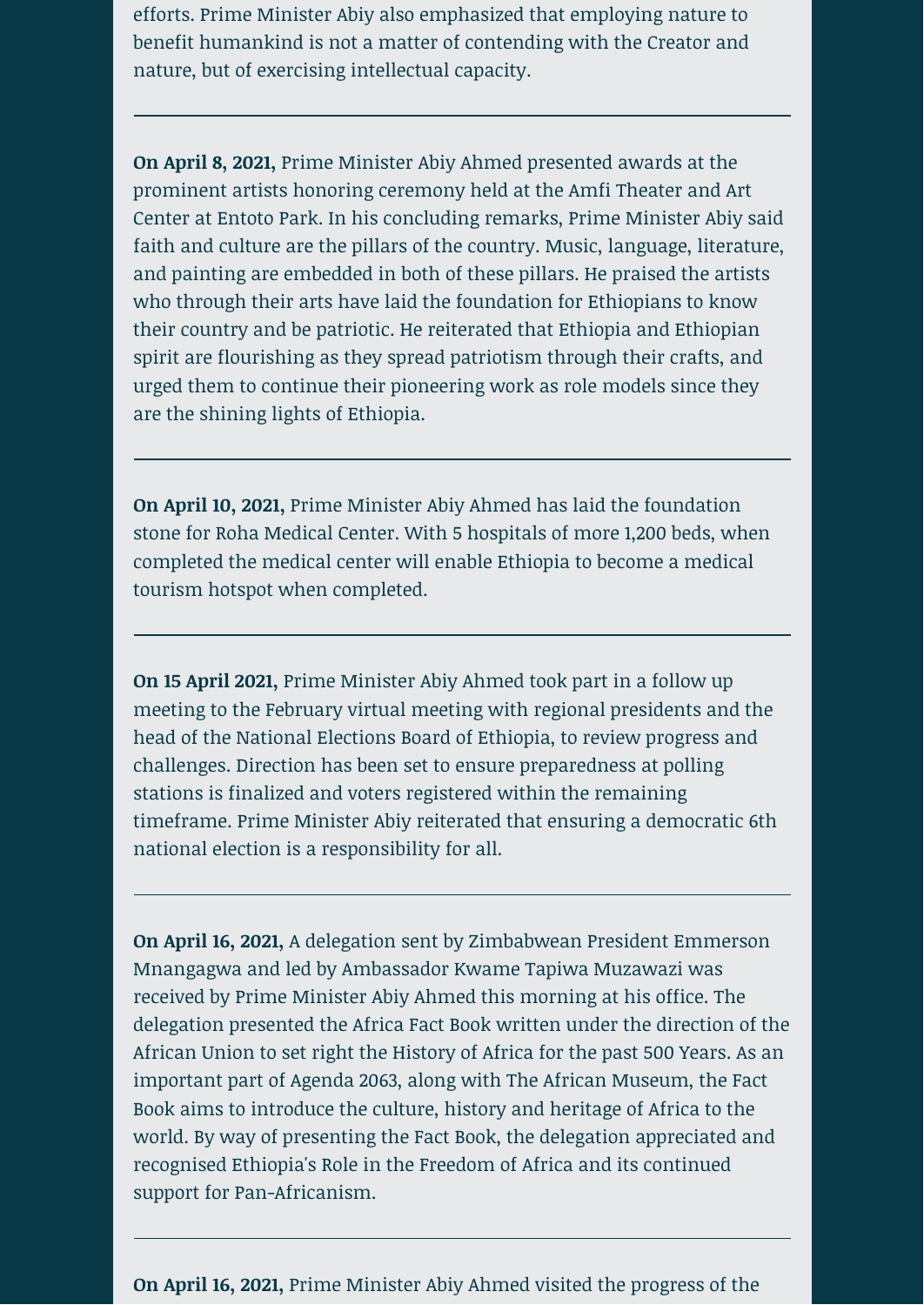Federal Housing Corporation's efforts in addressing urban housing shortages. In six months, 500 houses have been built in 16 blocks on 3 hectares of land at a cost of Birr 3 billion. The government will continue developing such facilities to meet urban housing needs.



**On April 17, 2021**, Prime Minister Abiy Ahmed inaugurated the Information Network Security Agency's headquarters building. Located on an area of 7,500 square meters, the six-block building is designed to meet the needs of the sector, its rapid growth and mission. The building also houses, the Ministry of Peace, Artificial Intelligence Center and Financial Intelligence Center. In addition to laboratories, a digital exhibition center and a data center, the HQ building includes a cyber talent development center where students and teens with cyberspace skills and talent can be trained to produce. With such institutional modernization, our country will progress on the path of prosperity.

**On 19 April 2021** Prime Minister Abiy Ahmed convened with business owners and scholars from the Tigray Region living in Addis Ababa, to discuss current issues and the situation in Tigray. The Prime Minister reiterated that rebuilding the Tigray Region requires the concerted efforts of various actors, especially those from the region.

**On April 22, 2021,** Prime Minister Abiy Ahmed convened Regional Presidents and National Election Board leadership to follow up direction provided in previous meetings. Following NEBE's report that many polling stations were still pending, regions committed to ensuring requisite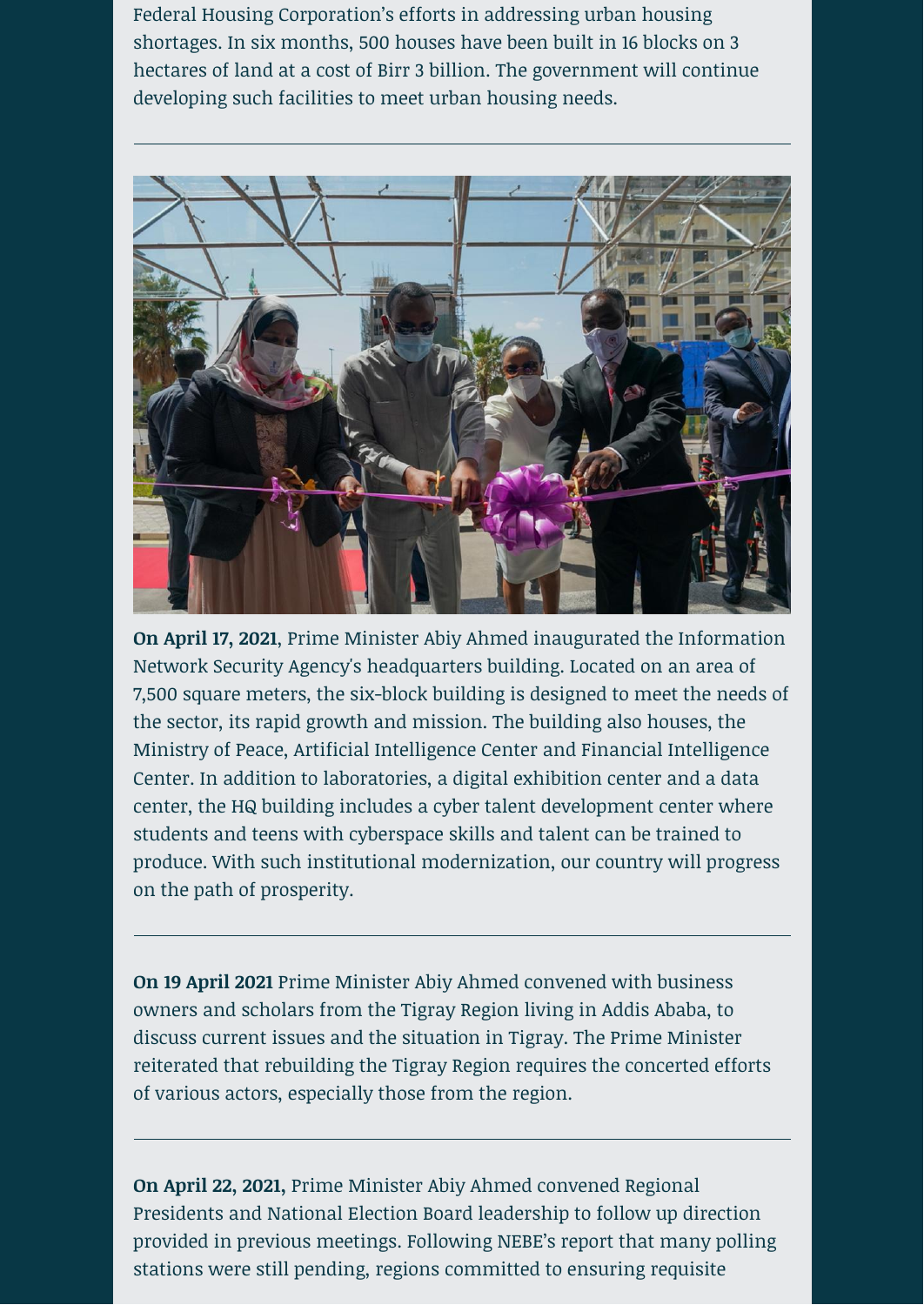support to expedite the setting up of stations. Resultantly, both NEBE and regions confirmed today the progress made over the past week to set up polling stations and register voters. The meeting also explored security preparedness among all regions in ensuring that the electoral process is peaceful and unhindered by agents of instability. In this regard, the National Security Advisor/Minister Gedu Andargachew presented the assessment made by the national electoral security committee, confirming that with the exception of a few hotspots, many polling stations throughout the country are ready to peacefully undertake elections.



**On April 26, 2021,** Prime Minister Abiy Ahmed shared Iftar dinner with Syrians taking refuge in Ethiopia. The Prime Minister said the situation is reminiscent of the wonderful care and hospitality shown by the early Ethiopian royalty to the messengers of the Prophet Muhammad (PBUH). He called on all Ethiopians, especially the youth, to embrace the Ethiopian culture of supporting and caring for the less fortunate.

## **Press Releases and Statements**

*Press Release on the 6th National Elections*  16 April 2021 <https://bit.ly/3371TSG>

*Statement from the National Security Council* 24 April 2021 <https://bit.ly/3gS6WOM>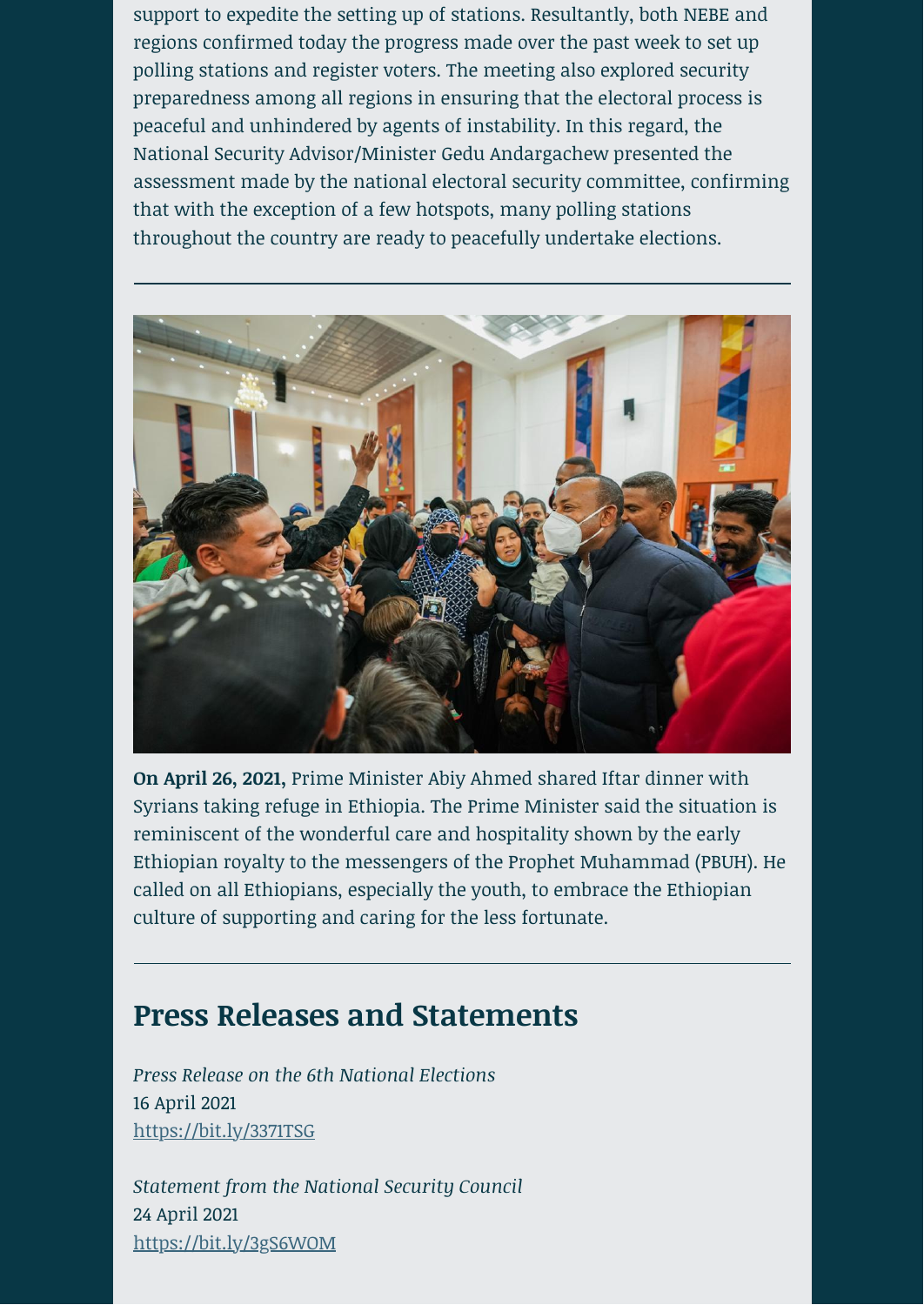*Statement from the National Macroeconomic Committee* 30 April 2021 <https://bit.ly/2PFzOyH>

#### **Quote of the Month**

"*In this election, vote for whoever you desire but put peace at the forefront. In this election, vote for whoever you desire but ensure that you have created a level playing field. There should not be any force that is unwanted or pushed away. We have heartfelt desire for all those who believe they can serve Ethiopia to have a fair chance. It is only when this happens that Ethiopia will be a winner."* 

**– Prime Minister Abiy Ahmed**

### **Video of the Month**



Peaceful & Democratic Elections:

## **Photo of the Month**